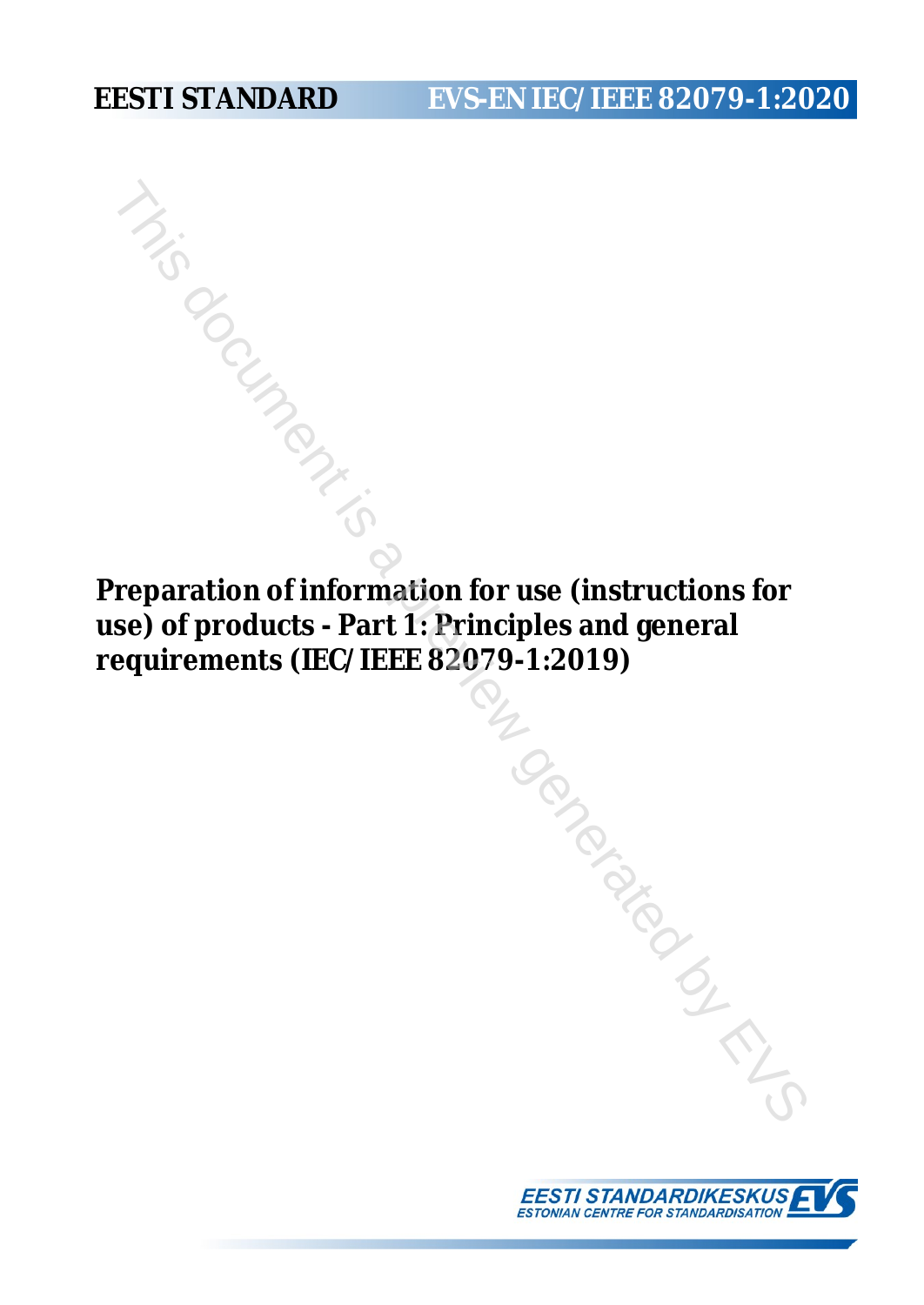# **EESTI STANDARDI EESSÕNA NATIONAL FOREWORD**

| <b>IEC/IEEE</b><br>See<br>Eesti<br>standard<br>EVS-EN<br>IEC/IEEE 82079-1:2020 ingliskeelset teksti.                                                                                                                   | This<br>Estonian<br>EVS-EN<br>IEC/IEEE<br>standard<br>82079-1:2020 sisaldab Euroopa standardi EN 82079-1:2020 consists of the English text of the<br>European standard EN IEC/IEEE 82079-1:2020. |
|------------------------------------------------------------------------------------------------------------------------------------------------------------------------------------------------------------------------|--------------------------------------------------------------------------------------------------------------------------------------------------------------------------------------------------|
| Standard<br>sellekohase<br>on jõustunud<br>avaldamisega EVS Teatajas.                                                                                                                                                  | teate   This standard<br>has been<br>endorsed<br>with<br>notification published in the official bulletin of the<br>Estonian Centre for Standardisation.                                          |
| Euroopa<br>standardi<br>rahvuslikele<br>kättesaadavaks 03.04.2020.                                                                                                                                                     | Euroopa standardimisorganisatsioonid on teinud   Date of Availability of the European standard is<br>liikmetele   03.04.2020.                                                                    |
| Standard<br>kättesaadav<br>on<br>Standardikeskusest.                                                                                                                                                                   | Eesti The standard is available from the Estonian Centre<br>for Standardisation.                                                                                                                 |
| või saates e-kirja meiliaadressile <u>standardiosakond@evs.ee</u> .                                                                                                                                                    | Tagasisidet standardi sisu kohta on võimalik edastada, kasutades EVS-i veebilehel asuvat tagasiside vormi                                                                                        |
| ICS 01.110, 29.020                                                                                                                                                                                                     |                                                                                                                                                                                                  |
| Standardite reprodutseerimise ja levitamise õigus kuulub Eesti Standardikeskusele                                                                                                                                      |                                                                                                                                                                                                  |
| vormis või millisel teel ilma Eesti Standardikeskuse kirjaliku loata on keelatud.                                                                                                                                      | Andmete paljundamine, taastekitamine, kopeerimine, salvestamine elektroonsesse süsteemi või edastamine ükskõik millises                                                                          |
| : Kui Teil on küsimusi standardite autorikaitse kohta, võtke palun ühendust Eesti Standardikeskusega<br>Coduleht www.evs.ee; telefon 605 5050; e-post info@evs.ee                                                      |                                                                                                                                                                                                  |
| The right to reproduce and distribute standards belongs to the Estonian Centre for Standardisation                                                                                                                     |                                                                                                                                                                                                  |
| No part of this publication may be reproduced or utilized in any form or by any means, electronic or mechanical, including<br>ohotocopying, without a written permission from the Estonian Centre for Standardisation. |                                                                                                                                                                                                  |
| f you have any questions about copyright, please contact Estonian Centre for Standardisation:                                                                                                                          |                                                                                                                                                                                                  |
|                                                                                                                                                                                                                        |                                                                                                                                                                                                  |

#### ICS 01.110, 29.020

Homepage [www.evs.ee](http://www.evs.ee/); phone +372 605 5050; e-mail info@evs.ee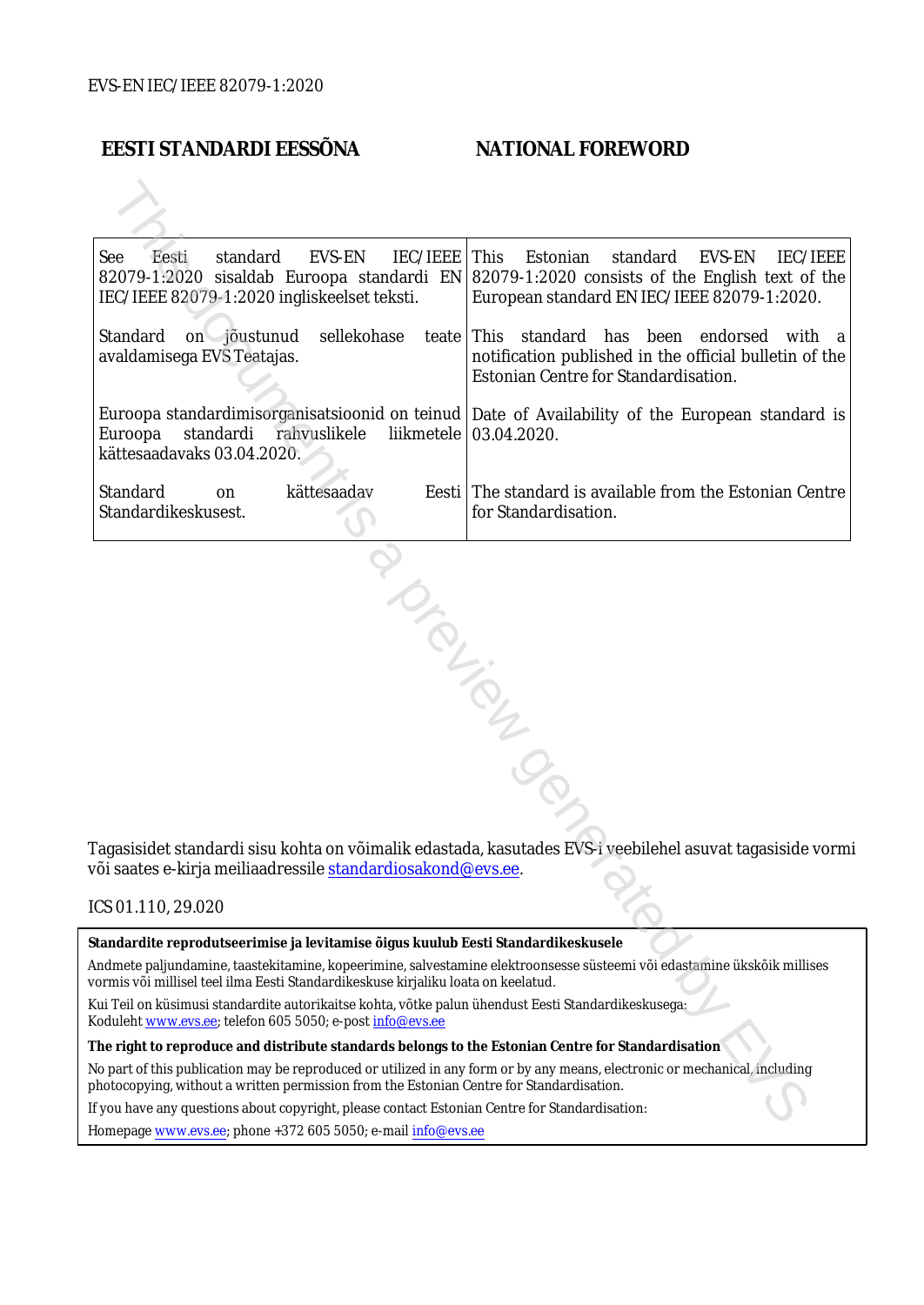# EUROPEAN STANDARD NORME EUROPÉENNE EUROPÄISCHE NORM

# **EN IEC/IEEE 82079-1**

April 2020

ICS 01.110; 29.020 Supersedes EN 82079-1:2012 and all of its amendments and corrigenda (if any)

English Version

# Preparation of information for use (instructions for use) of products - Part 1: Principles and general requirements (IEC/IEEE 82079-1:2019)

Élaboration des informations d'utilisation (instructions d'utilisation) des produits - Partie 1: Principes et exigences générales (IEC/IEEE 82079-1:2019)

Erstellen von Gebrauchsanleitungen - Gliederung, Inhalt und Darstellung - Teil 1: Allgemeine Grundsätze und ausführliche Anforderungen (IEC/IEEE 82079-1:2019)

This European Standard was approved by CENELEC on 2020-03-03. CENELEC members are bound to comply with the CEN/CENELEC Internal Regulations which stipulate the conditions for giving this European Standard the status of a national standard without any alteration.

Up-to-date lists and bibliographical references concerning such national standards may be obtained on application to the CEN-CENELEC Management Centre or to any CENELEC member.

This European Standard exists in three official versions (English, French, German). A version in any other language made by translation under the responsibility of a CENELEC member into its own language and notified to the CEN-CENELEC Management Centre has the same status as the official versions.

CENELEC members are the national electrotechnical committees of Austria, Belgium, Bulgaria, Croatia, Cyprus, the Czech Republic, Denmark, Estonia, Finland, France, Germany, Greece, Hungary, Iceland, Ireland, Italy, Latvia, Lithuania, Luxembourg, Malta, the Netherlands, Norway, Poland, Portugal, Republic of North Macedonia, Romania, Serbia, Slovakia, Slovenia, Spain, Sweden, Switzerland, Turkey and the United Kingdom.



European Committee for Electrotechnical Standardization Comité Européen de Normalisation Electrotechnique Europäisches Komitee für Elektrotechnische Normung Tongalar

**CEN-CENELEC Management Centre: Rue de la Science 23, B-1040 Brussels**

© 2020 CENELEC All rights of exploitation in any form and by any means reserved worldwide for CENELEC Members.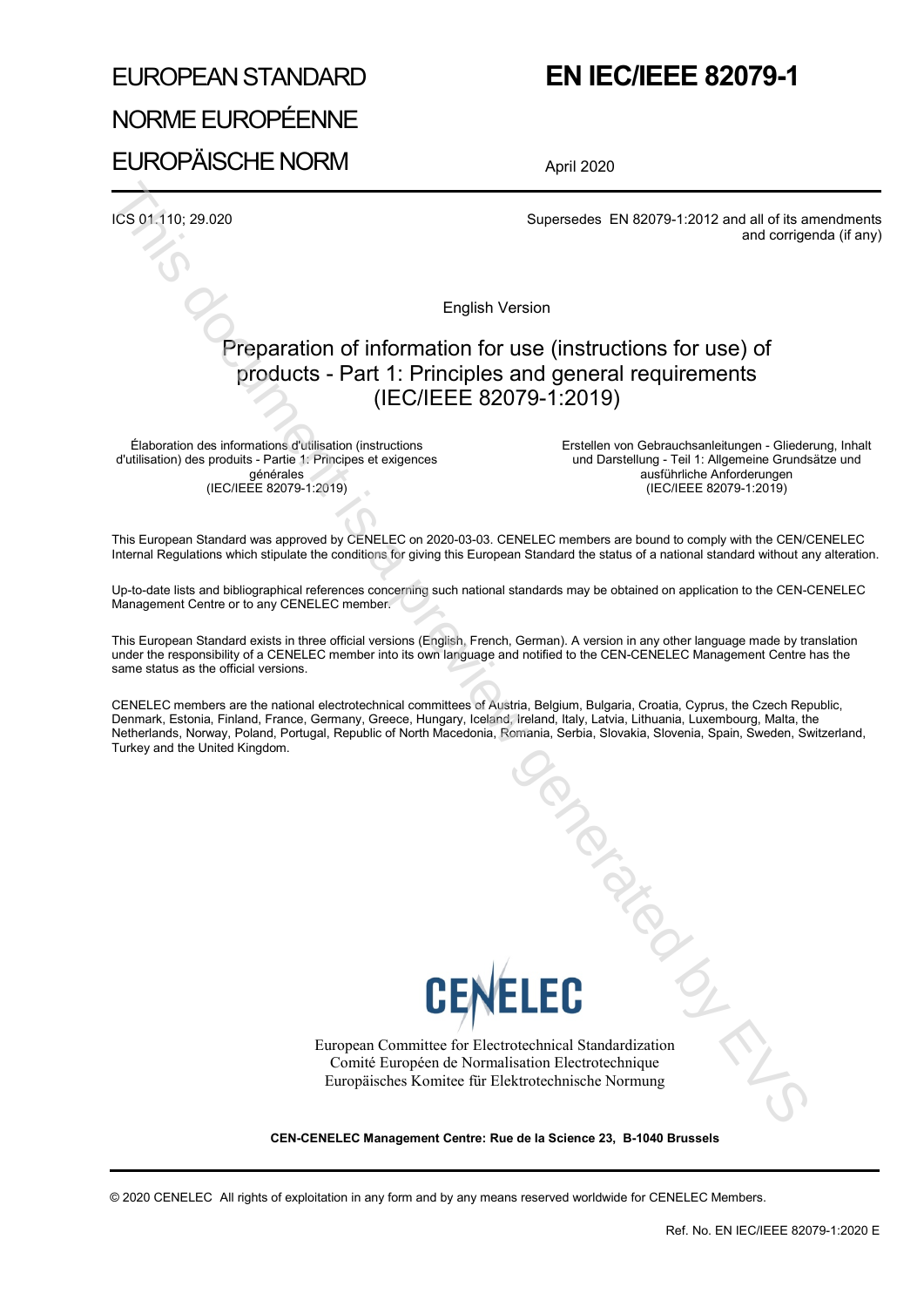# **European foreword**

| $\bullet$ | latest date by which this document has to be<br>implemented at national level by publication of an<br>identical national standard or by endorsement | (dop) | 2020-10-03 |
|-----------|-----------------------------------------------------------------------------------------------------------------------------------------------------|-------|------------|
| $\bullet$ | latest date by which the national standards<br>conflicting with this document have to be<br>withdrawn                                               | (dow) | 2023-04-03 |

#### **Endorsement notice**

| This document (EN IEC/IEEE 82079-1:2020) consists of the text of IEC/IEEE 82079-1:2019 prepared<br>by IEC/TC 3 "Information structures and elements, identification and<br>documentation and graphical symbols". |                                                    |            | marking<br>principles, |
|------------------------------------------------------------------------------------------------------------------------------------------------------------------------------------------------------------------|----------------------------------------------------|------------|------------------------|
| The following dates are fixed:                                                                                                                                                                                   |                                                    |            |                        |
| latest date by which this document has to be<br>٠<br>implemented at national level by publication of an<br>identical national standard or by endorsement                                                         | (dop)                                              | 2020-10-03 |                        |
| latest date by which the national standards<br>٠<br>conflicting with this document have to be<br>withdrawn                                                                                                       | (dow)                                              | 2023-04-03 |                        |
| This document supersedes EN 82079-1:2012 and all of its amendments and corrigenda (if any).                                                                                                                      |                                                    |            |                        |
| Attention is drawn to the possibility that some of the elements of this document may be the subject of<br>patent rights. CENELEC shall not be held responsible for identifying any or all such patent rights.    |                                                    |            |                        |
|                                                                                                                                                                                                                  | <b>Endorsement notice</b>                          |            |                        |
| The text of the International Standard IEC/IEEE 82079-1:2019 was approved by CENELEC as a<br>European Standard without any modification.                                                                         |                                                    |            |                        |
| In the official version, for Bibliography, the following notes have to be added for the standards<br>indicated:                                                                                                  |                                                    |            |                        |
| IEC 60073                                                                                                                                                                                                        | NOTE Harmonized as EN 60073                        |            |                        |
| IEC 60204-1                                                                                                                                                                                                      | NOTE Harmonized as EN 60204-1                      |            |                        |
| IEC 60335 (series)                                                                                                                                                                                               | NOTE Harmonized as EN 60335 (series)               |            |                        |
| <b>IEC 60529</b>                                                                                                                                                                                                 | NOTE Harmonized as EN 60529                        |            |                        |
| <b>IEC 60848</b>                                                                                                                                                                                                 | NOTE Harmonized as EN 60848                        |            |                        |
| IEC 61082-1:2014                                                                                                                                                                                                 | NOTE Harmonized as EN 61082-1:2015 (not modified). |            |                        |
| IEC 61310-1                                                                                                                                                                                                      | NOTE Harmonized as EN 61310-1                      |            |                        |
| IEC 60204-1                                                                                                                                                                                                      | NOTE Harmonized as EN 60204-1                      |            |                        |
| IEC 61355-1:2008                                                                                                                                                                                                 | NOTE Harmonized as EN 61355-1:2008 (not modified). |            |                        |
| IEC 62023                                                                                                                                                                                                        | NOTE Harmonized as EN 62023                        |            |                        |
| IEC 62507-1                                                                                                                                                                                                      | NOTE Harmonized as EN 62507-1                      |            |                        |
| IEC 62569-1                                                                                                                                                                                                      | NOTE Harmonized as EN 62569-1                      |            |                        |
| <b>IEC 62744</b>                                                                                                                                                                                                 | NOTE Harmonized as EN 62744                        |            |                        |
| IEC 80416-1:2008                                                                                                                                                                                                 | NOTE Harmonized as EN 80416-1:2009 (not modified). |            |                        |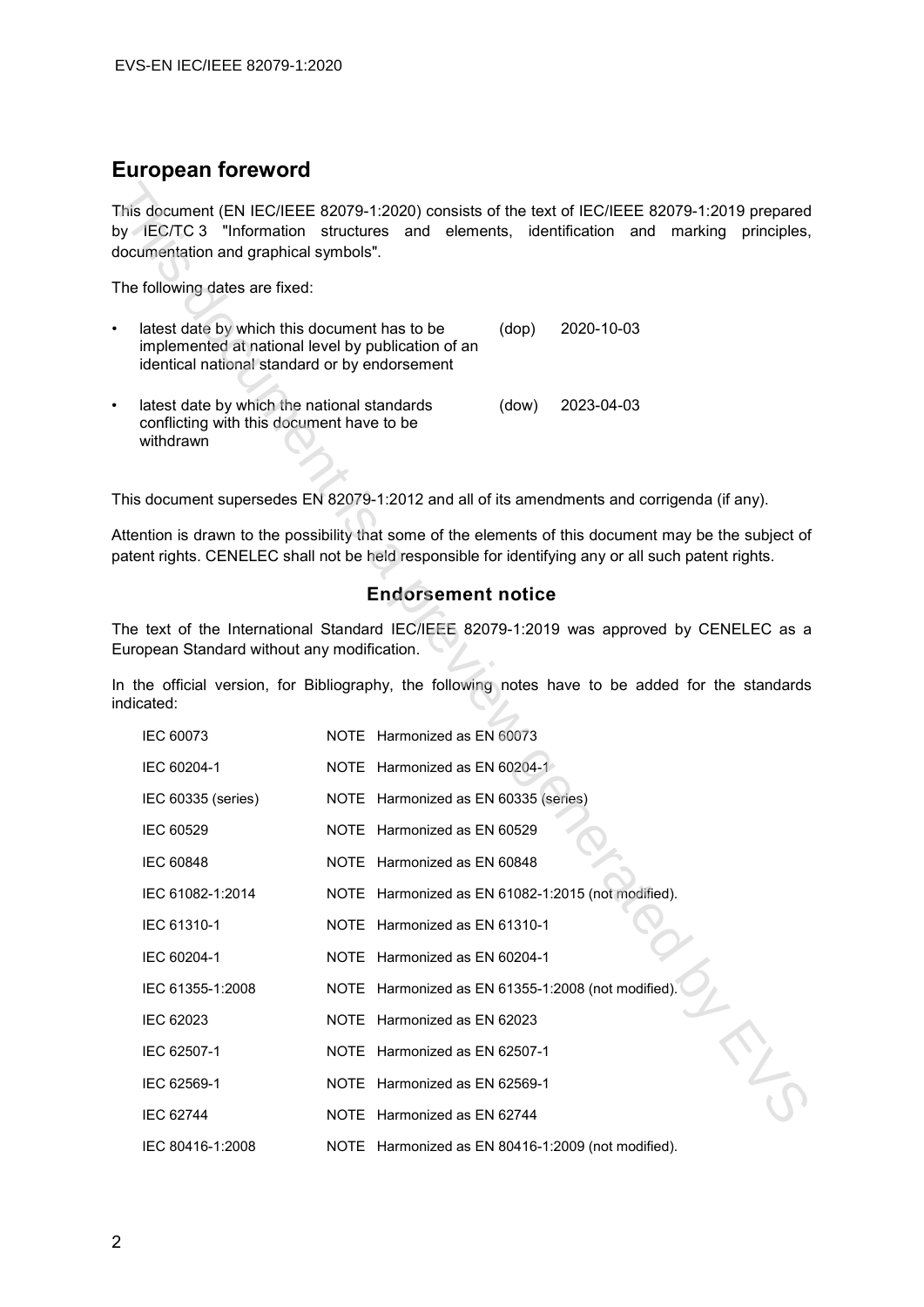- IEC 81346-1:2009 NOTE Harmonized as EN 81346-1:2009 (not modified).
- ISO 10628-1:2014 NOTE Harmonized as EN ISO 10628-1:2015
- ISO 10628-2:2012 NOTE Harmonized as EN ISO 10628-2:2012 SO 102622-2012<br>
NOTE Harmonized as EN ISO 1497<br>
ISO 12:00<br>
ISO 14:07<br>
ISO 14:07<br>
ISO 14:07<br>
ISO 14:07<br>
ISO 16:08<br>
INDIT Harmonized as EN ISO 17:00<br>
ISO 16:07<br>
INDIT Harmonized as EN ISO 75:1<br>
ISO 00:00<br>
ISO 0241-210:2010<br>
	- ISO 12100 NOTE Harmonized as EN ISO 12100
	- ISO 14971 NOTE Harmonized as EN ISO 14971
	- ISO 15006 NOTE Harmonized as EN ISO 15006
	- ISO 17100 NOTE Harmonized as EN ISO 17100
	- ISO 7731 NOTE Harmonized as EN ISO 7731
	- ISO 9000 NOTE Harmonized as EN ISO 9000
	-
	- ISO 9241-210:2010 NOTE Harmonized as EN ISO 9241-210:2010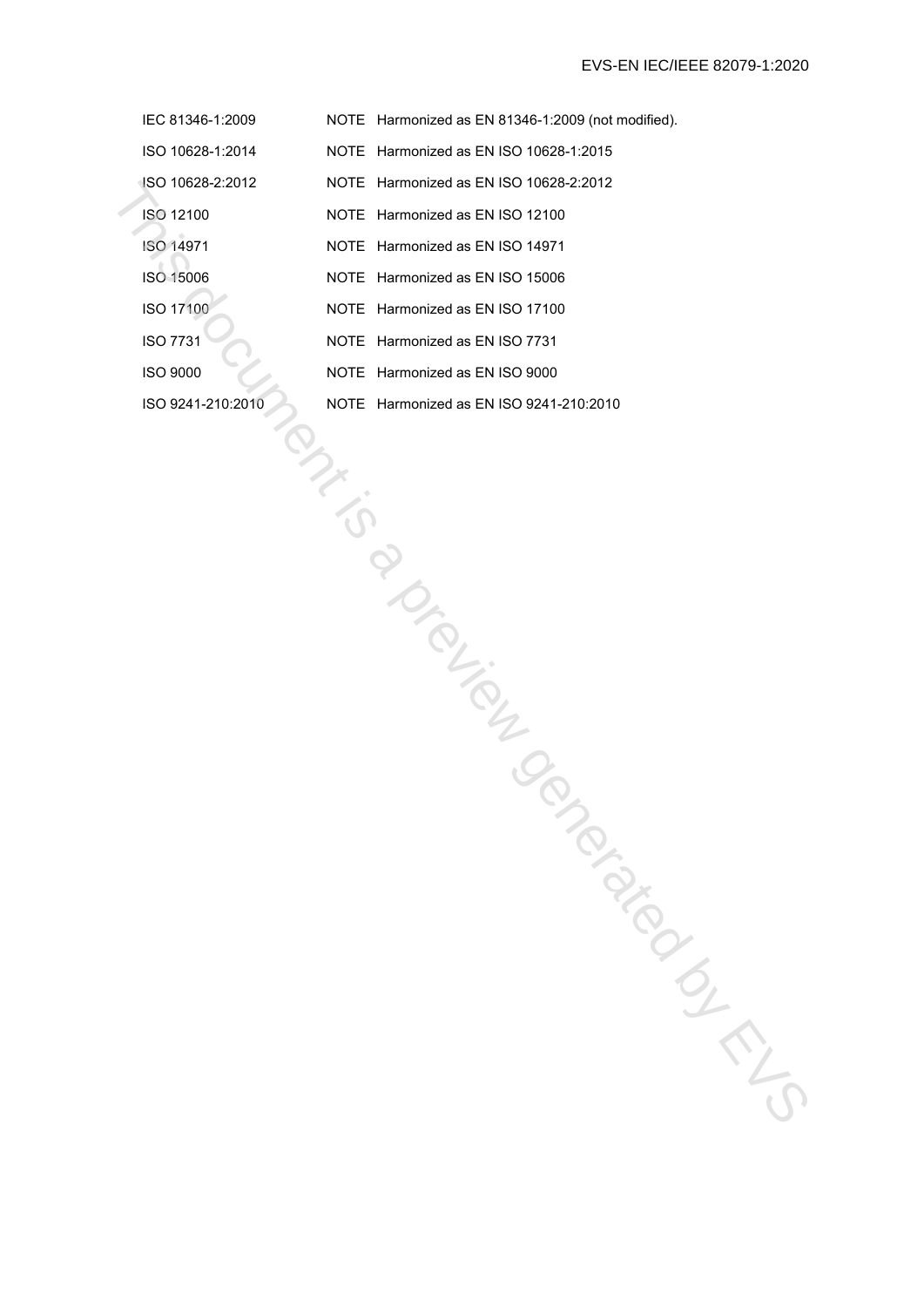### **Annex ZA**

(normative)

# **Normative references to international publications with their corresponding European publications**

| NOTE 2 Up-to-date information on the latest versions of the European Standards listed in this annex is available here: |  |  |  |  |  |  |  |
|------------------------------------------------------------------------------------------------------------------------|--|--|--|--|--|--|--|
| www.cenelec.eu                                                                                                         |  |  |  |  |  |  |  |

|                  |        | Normative references to international publications                                                                                                                                                                                                                                                          |                    |             |
|------------------|--------|-------------------------------------------------------------------------------------------------------------------------------------------------------------------------------------------------------------------------------------------------------------------------------------------------------------|--------------------|-------------|
|                  |        | with their corresponding European publications                                                                                                                                                                                                                                                              |                    |             |
| applies.         |        | The following documents are referred to in the text in such a way that some or all of their content<br>constitutes requirements of this document. For dated references, only the edition cited applies. For<br>undated references, the latest edition of the referenced document (including any amendments) |                    |             |
| EN/HD applies.   |        | NOTE 1 When an International Publication has been modified by common modifications, indicated by (mod), the relevant                                                                                                                                                                                        |                    |             |
| www.cenelec.eu   |        | NOTE 2 Up-to-date information on the latest versions of the European Standards listed in this annex is available here:                                                                                                                                                                                      |                    |             |
| Publication      | Year   | Title                                                                                                                                                                                                                                                                                                       | EN/HD              | <u>Year</u> |
| IEC 60417        |        | Graphical symbols for use on equipment                                                                                                                                                                                                                                                                      |                    |             |
| IEC 60617        |        | Graphical symbols for diagrams                                                                                                                                                                                                                                                                              |                    |             |
| IEC 60825-1      |        | Safety of laser products - Part 1:<br>Equipment classification and requirements                                                                                                                                                                                                                             | EN 60825-1         |             |
| <b>ISO 3864</b>  | series | Graphical symbols - Safety colours and<br>safety signs                                                                                                                                                                                                                                                      |                    |             |
| <b>ISO 5807</b>  |        | Information processing -- Documentation<br>symbols and conventions for data,<br>program and system flowcharts, program<br>network charts and system resources<br>charts                                                                                                                                     |                    |             |
| <b>ISO 7000</b>  |        | Graphical symbols for use on equipment - -<br>Registered symbols                                                                                                                                                                                                                                            |                    |             |
| <b>ISO 7010</b>  | 2011   | Graphical symbols - Safety colours and<br>safety signs - Registered safety signs                                                                                                                                                                                                                            | <b>EN ISO 7010</b> | 2012        |
| ISO 9241-300     |        | Ergonomics of human-system interaction - EN ISO 9241-300<br>Part 300: Introduction to electronic visual<br>display requirements                                                                                                                                                                             |                    |             |
| <b>ISO 14617</b> | series | Graphical symbols for diagrams<br>July                                                                                                                                                                                                                                                                      |                    |             |
|                  |        |                                                                                                                                                                                                                                                                                                             |                    |             |
|                  |        |                                                                                                                                                                                                                                                                                                             |                    |             |
|                  |        |                                                                                                                                                                                                                                                                                                             |                    |             |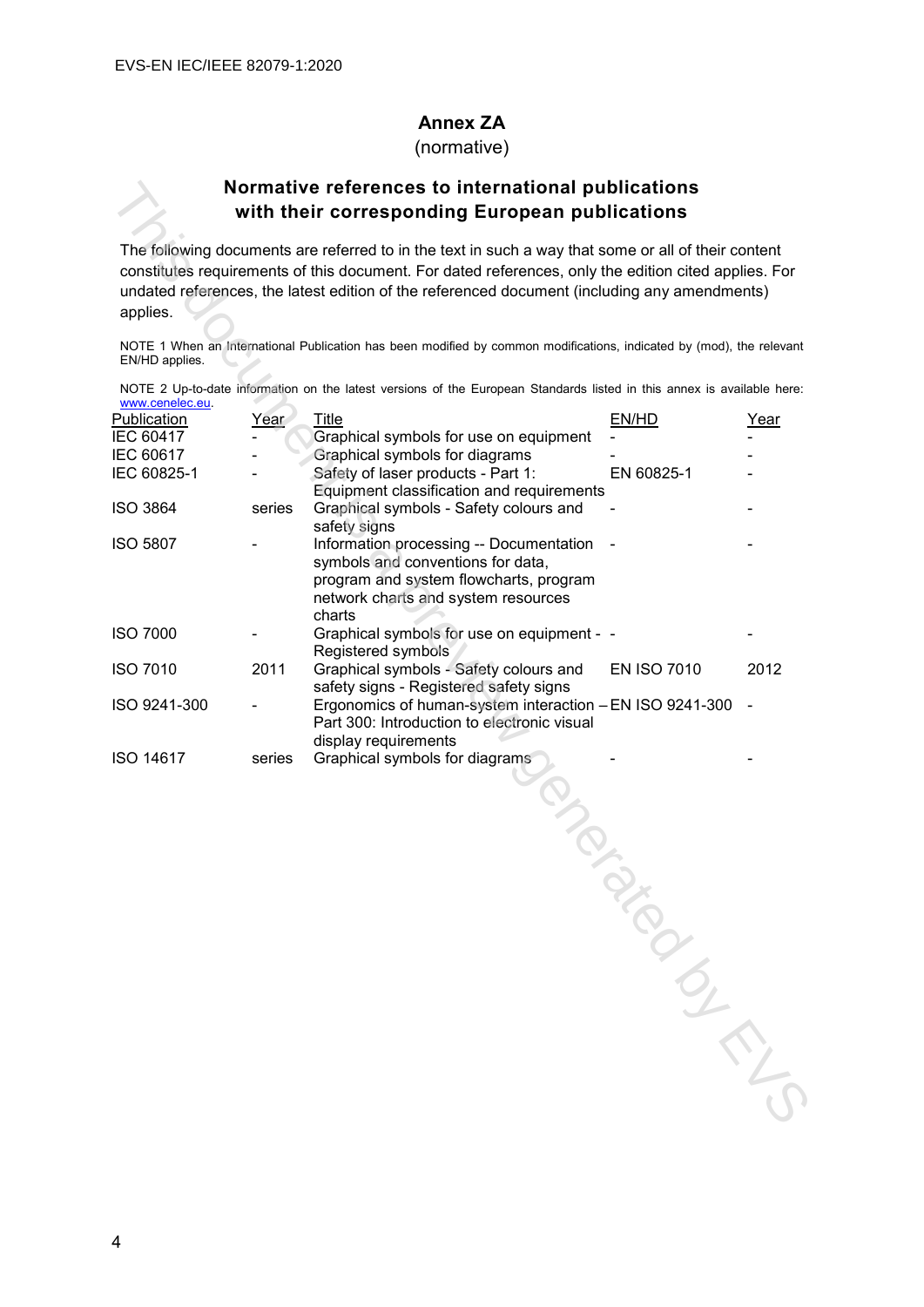# **CONTENTS**

| 1 |              |                                                                   |  |
|---|--------------|-------------------------------------------------------------------|--|
| 2 |              |                                                                   |  |
| 3 |              |                                                                   |  |
| 4 |              |                                                                   |  |
|   | 4.1          |                                                                   |  |
|   | 4.2          |                                                                   |  |
|   | 4.3          |                                                                   |  |
| 5 |              |                                                                   |  |
|   | 5.1          |                                                                   |  |
|   | 5.2          |                                                                   |  |
|   | 5.2.1        |                                                                   |  |
|   | 5.2.2        |                                                                   |  |
|   | 5.2.3        |                                                                   |  |
|   | 5.2.4        |                                                                   |  |
|   | 5.2.5        |                                                                   |  |
|   | 5.3          |                                                                   |  |
|   | 5.3.1        |                                                                   |  |
|   | 5.3.2        |                                                                   |  |
|   | 5.3.3        |                                                                   |  |
|   | 5.3.4        |                                                                   |  |
|   | 5.3.5        |                                                                   |  |
|   | 5.3.6        |                                                                   |  |
|   | 5.3.7        |                                                                   |  |
|   | 5.3.8        |                                                                   |  |
|   | 5.4          |                                                                   |  |
| 6 |              |                                                                   |  |
|   | 6.1          |                                                                   |  |
|   | 6.2          |                                                                   |  |
|   | 6.2.1        |                                                                   |  |
|   | 6.2.2        |                                                                   |  |
|   | 6.2.3        |                                                                   |  |
|   | 6.2.4        |                                                                   |  |
|   | 6.2.5        |                                                                   |  |
|   | 6.2.6        |                                                                   |  |
|   | 6.2.7        |                                                                   |  |
|   | 6.2.8        |                                                                   |  |
|   | 6.2.9        |                                                                   |  |
|   | 6.2.10       |                                                                   |  |
|   | 6.2.11       |                                                                   |  |
|   | 6.2.12       |                                                                   |  |
|   | 6.3<br>6.3.1 | Design and development, including review, editing, and testing 27 |  |
|   | 6.3.2        |                                                                   |  |
|   | 6.3.3        |                                                                   |  |
|   |              |                                                                   |  |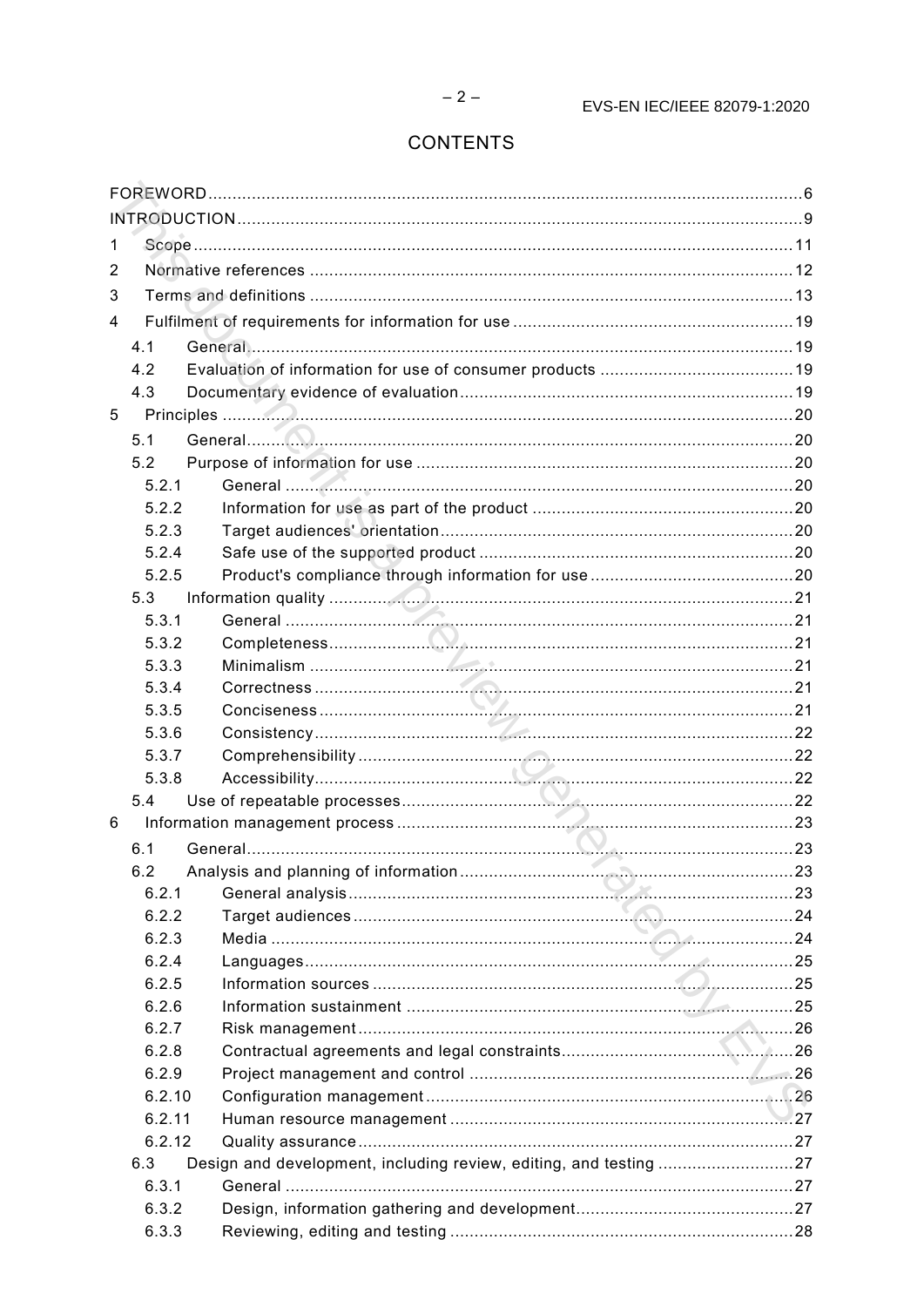|   | 6.4              |                                                                           |  |
|---|------------------|---------------------------------------------------------------------------|--|
|   | 6.5              |                                                                           |  |
| 7 |                  |                                                                           |  |
|   | $\mathcal{F}$ .1 |                                                                           |  |
|   | 7.2              |                                                                           |  |
|   | 7.2.1            |                                                                           |  |
|   | 7.2.2            |                                                                           |  |
|   | 7.2.3            |                                                                           |  |
|   | 7.3              |                                                                           |  |
|   | 7.4              |                                                                           |  |
|   | 7.5              |                                                                           |  |
|   | 7.6              |                                                                           |  |
|   | 7.7              | Explanation of safety signs, graphical symbols and markings31             |  |
|   | 7.8              |                                                                           |  |
|   | 7.8.1            |                                                                           |  |
|   | 7.8.2            |                                                                           |  |
|   | 7.8.3            |                                                                           |  |
|   | 7.9              |                                                                           |  |
|   | 7.9.1            |                                                                           |  |
|   | 7.9.2            |                                                                           |  |
|   | 7.9.3            |                                                                           |  |
|   | 7.10             | Information for use needed during the lifetime of the supported product33 |  |
|   | 7.10.1           |                                                                           |  |
|   | 7.10.2           |                                                                           |  |
|   | 7.10.3           |                                                                           |  |
|   | 7.10.4           |                                                                           |  |
|   | 7.10.5           |                                                                           |  |
|   | 7.10.6           |                                                                           |  |
|   | 7.10.7           |                                                                           |  |
|   | 7.10.8           | Indications of faults and warning device signals of the supported         |  |
|   | 7.10.9           |                                                                           |  |
|   | 7.10.10          | Maintenance of the supported product by non-skilled and skilled           |  |
|   | 7.10.11          |                                                                           |  |
|   | 7.10.12          | Troubleshooting and repair of the supported product by non-skilled and    |  |
|   | 7.10.13          | Replacement of parts of the supported product by non-skilled and          |  |
|   | 7.10.14          | Disassembly, recycling, disposal of the supported product38               |  |
|   | 7.11             |                                                                           |  |
|   | 7.11.1           |                                                                           |  |
|   | 7.11.2           |                                                                           |  |
|   | 7.11.3           |                                                                           |  |
|   | 7.11.4           |                                                                           |  |
|   | 7.11.5           |                                                                           |  |
|   | 7.11.6           |                                                                           |  |
|   | 7.12             |                                                                           |  |
|   | 7.13             |                                                                           |  |
|   | 7.14             |                                                                           |  |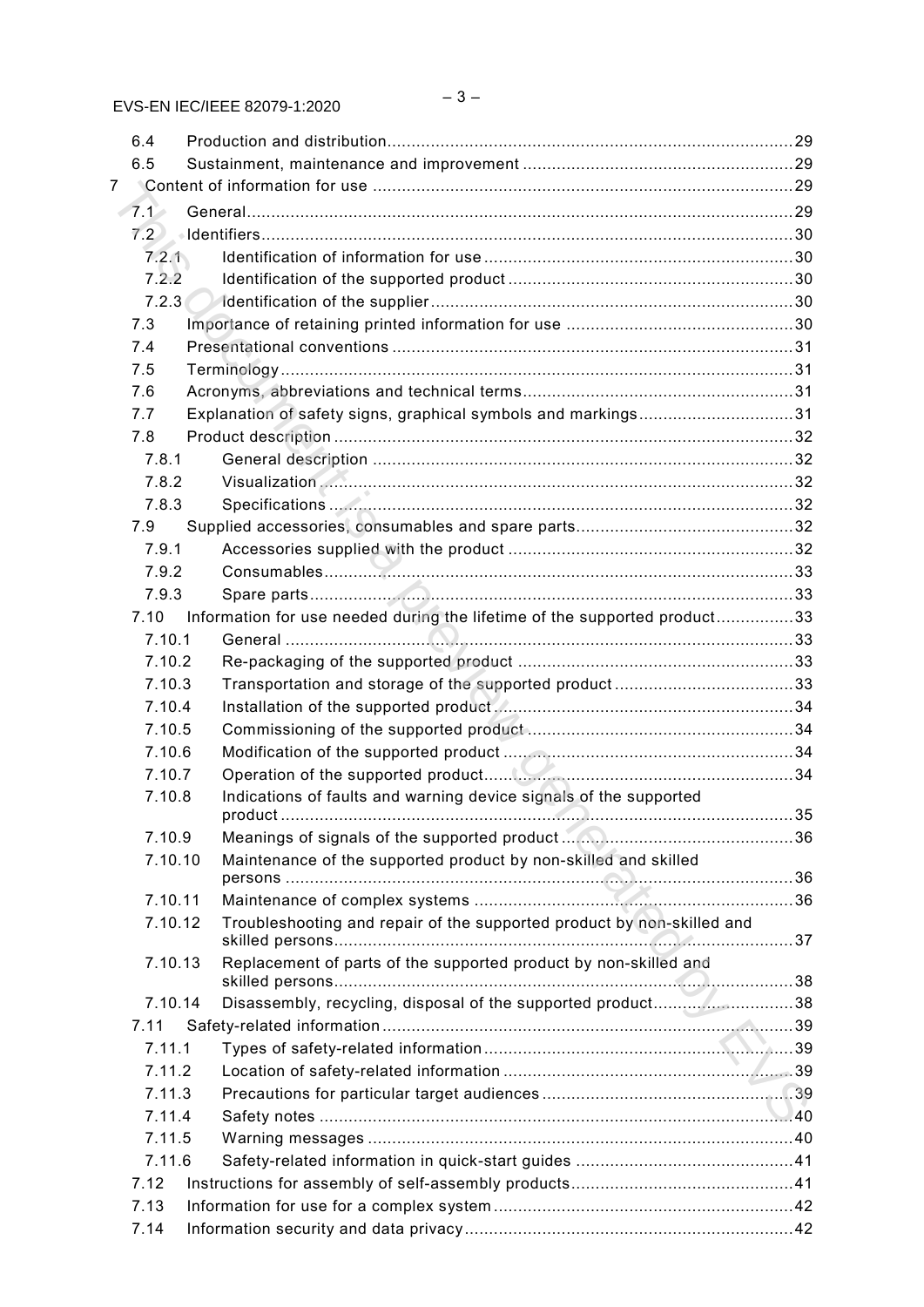| 7.14.1                 |                                                                       |  |
|------------------------|-----------------------------------------------------------------------|--|
| 7.14.2                 | Functions for access control or protection of sensitive data 42       |  |
| 7.15                   |                                                                       |  |
| $8\degree$             |                                                                       |  |
|                        |                                                                       |  |
|                        |                                                                       |  |
| $8.3$ $\triangleright$ |                                                                       |  |
|                        |                                                                       |  |
| 8.3.2                  |                                                                       |  |
| 8.3.3                  |                                                                       |  |
| 8.3.4                  |                                                                       |  |
| 8.4                    |                                                                       |  |
| 8.4.1                  |                                                                       |  |
| 8.4.2                  |                                                                       |  |
| 8.4.3                  |                                                                       |  |
| 9                      |                                                                       |  |
| 9.1                    |                                                                       |  |
| 9.2                    |                                                                       |  |
| 9.3                    |                                                                       |  |
| 9.4                    |                                                                       |  |
| 9.5                    |                                                                       |  |
| 9.6                    |                                                                       |  |
| 9.7                    |                                                                       |  |
| 9.8                    | Suitability for the conditions of use of the supported product49      |  |
| 9.9                    |                                                                       |  |
| 9.10                   |                                                                       |  |
| 9.10.1                 | Text font sizes and heights of safety signs and graphical symbols 50  |  |
| 9.10.2                 |                                                                       |  |
| 9.10.3                 | Information for use provided on the supported product or packaging 52 |  |
| 9.10.4                 | Minimum heights of safety signs and graphical symbols 52              |  |
| 9.10.5                 |                                                                       |  |
| 9.10.6                 |                                                                       |  |
| 9.11                   |                                                                       |  |
| 9.11.1                 |                                                                       |  |
| 9.11.2                 |                                                                       |  |
| 9.11.3                 |                                                                       |  |
| 9.11.4                 |                                                                       |  |
| 9.12                   |                                                                       |  |
| 9.13                   |                                                                       |  |
| 9.14                   |                                                                       |  |
| 9.15                   |                                                                       |  |
| 9.15.1                 |                                                                       |  |
| 9.15.2                 |                                                                       |  |
| 10                     |                                                                       |  |
| 10.1                   |                                                                       |  |
| 10.2                   |                                                                       |  |
| 10.3                   |                                                                       |  |
| 10.3.1                 |                                                                       |  |
| 10.3.2                 |                                                                       |  |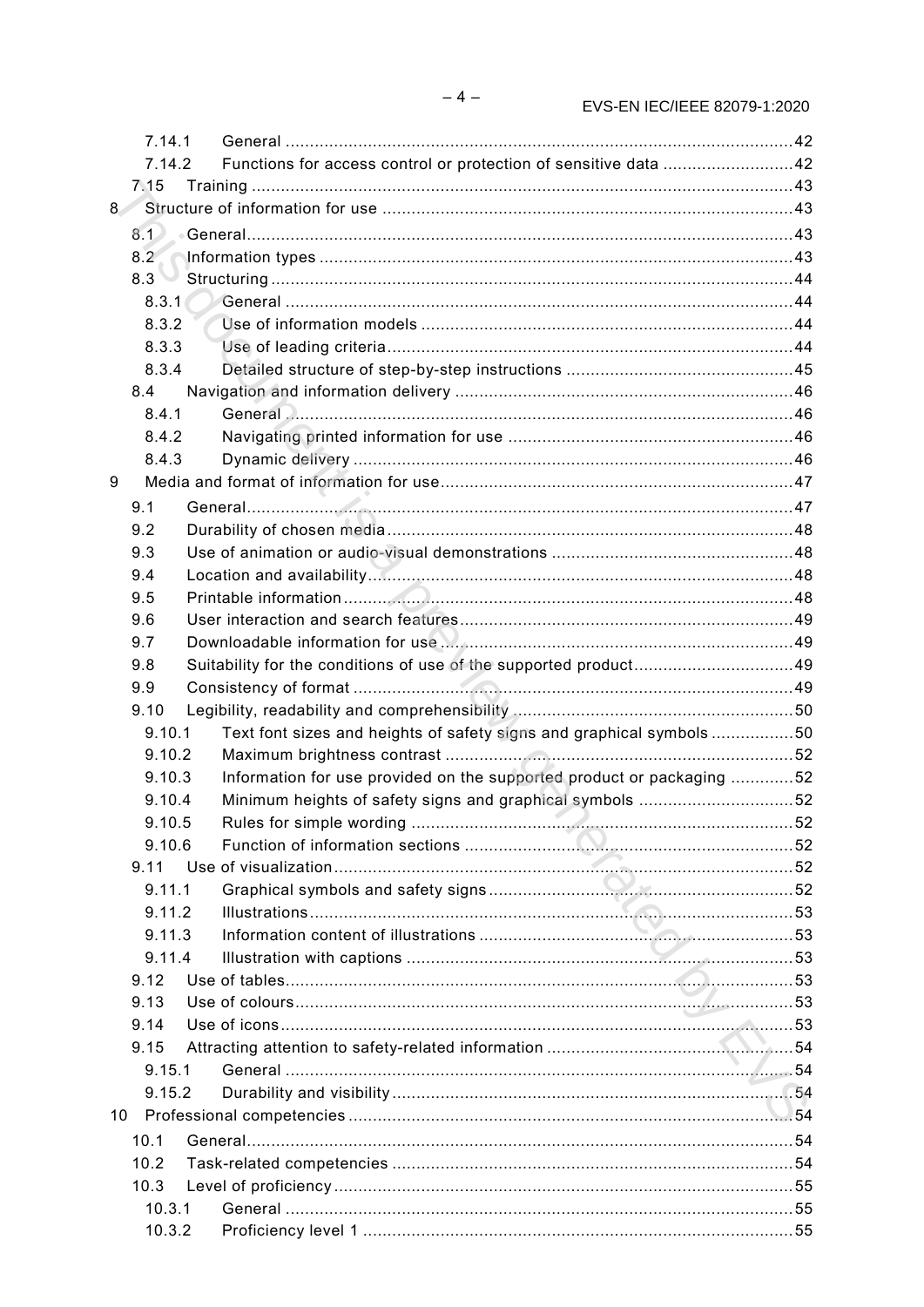| 10.3.3 |                                                                               |  |
|--------|-------------------------------------------------------------------------------|--|
| 10.3.4 |                                                                               |  |
| 10.4   |                                                                               |  |
|        |                                                                               |  |
|        |                                                                               |  |
| A.2    | Assessing fulfillment of requirements for information for use supporting a    |  |
| A.2.1  |                                                                               |  |
| A.2.2  |                                                                               |  |
| A.2.3  |                                                                               |  |
| A.2.4  |                                                                               |  |
| A.3    | Evaluating the fulfilment of requirements for an information management       |  |
| A.3.1  |                                                                               |  |
| A.3.2  |                                                                               |  |
| A.4    |                                                                               |  |
| A.4.1  |                                                                               |  |
| A.4.2  | Evaluation of similar information for use (conferrable evaluations)59         |  |
|        |                                                                               |  |
|        |                                                                               |  |
|        |                                                                               |  |
|        |                                                                               |  |
|        |                                                                               |  |
|        |                                                                               |  |
|        |                                                                               |  |
|        |                                                                               |  |
|        |                                                                               |  |
|        | Table 4 - Minimum recommended text font sizes and heights of safety signs and |  |
|        | <b>ONDIA</b>                                                                  |  |
|        |                                                                               |  |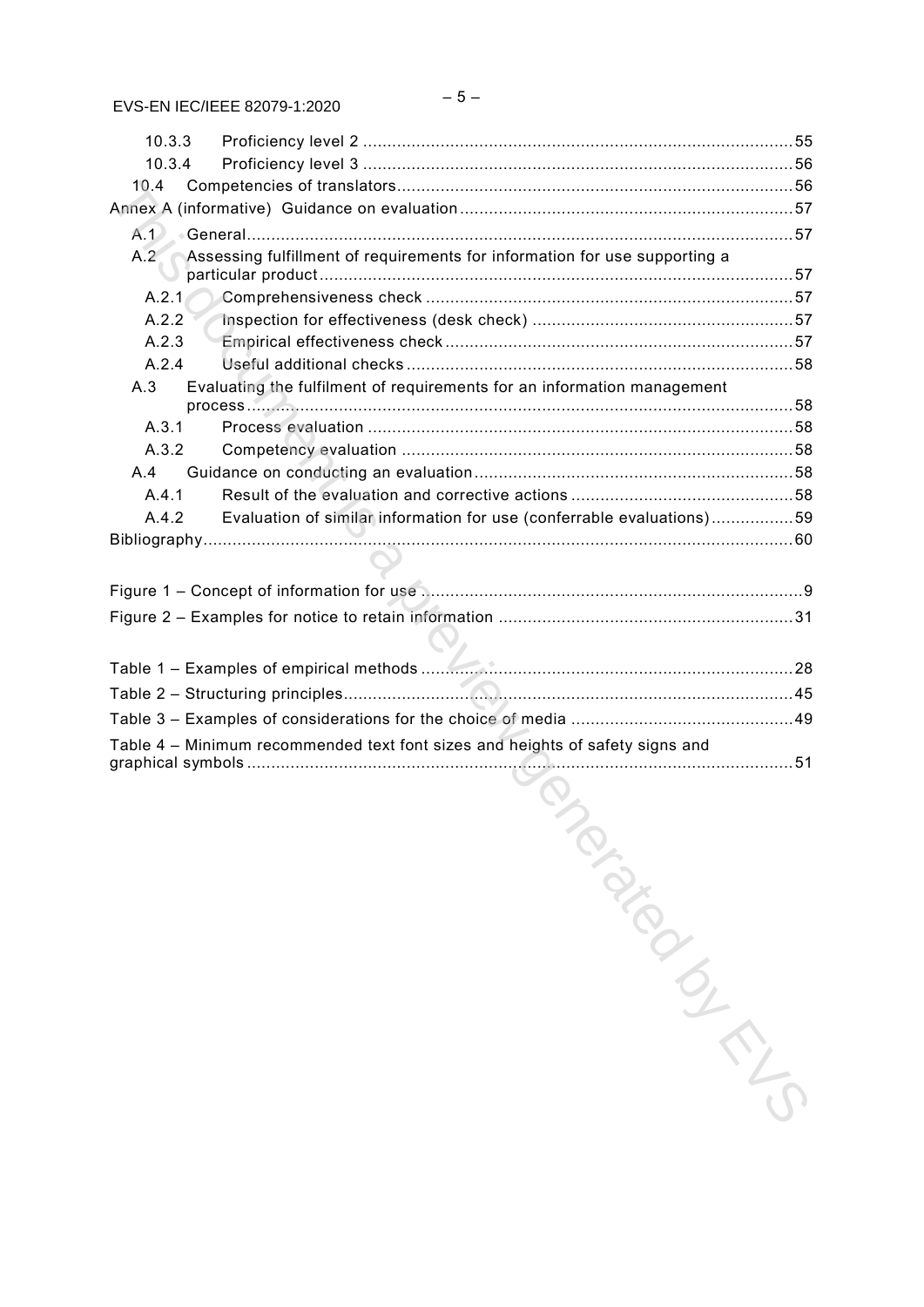#### INTERNATIONAL ELECTROTECHNICAL COMMISSION

\_\_\_\_\_\_\_\_\_\_\_\_

#### **PREPARATION OF INFORMATION FOR USE (INSTRUCTIONS FOR USE) OF PRODUCTS –**

### **Part 1: Principles and general requirements**

#### FOREWORD

1) The International Electrotechnical Commission (IEC) is a worldwide organization for standardization comprising all national electrotechnical committees (IEC National Committees). The object of IEC is to promote international co-operation on all questions concerning standardization in the electrical and electronic fields. To this end and in addition to other activities, IEC publishes International Standards, Technical Specifications, Technical Reports, Publicly Available Specifications (PAS) and Guides (hereafter referred to as "IEC Publication(s)"). Their preparation is entrusted to technical committees; any IEC National Committee interested in the subject dealt with may participate in this preparatory work. International, governmental and nongovernmental organizations liaising with the IEC also participate in this preparation.

IEEE Standards documents are developed within IEEE Societies and Standards Coordinating Committees of the IEEE Standards Association (IEEE-SA) Standards Board. IEEE develops its standards through a consensus development process, which brings together volunteers representing varied viewpoints and interests to achieve the final product. Volunteers are not necessarily members of IEEE and serve without compensation. While IEEE administers the process and establishes rules to promote fairness in the consensus development process, IEEE does not independently evaluate, test, or verify the accuracy of any of the information contained in its standards. Use of IEEE Standards documents is wholly voluntary. IEEE documents are made available for use subject to important notices and legal disclaimers (see http://standards.ieee.org/IPR/disclaimers.html for more information). **PREPARATION OF INFORMATION FOR USE<br>
(INSTRUCTIONS FOR USE) OF PRODUCTS –<br>
Part 1: Principles and general requirements<br>
This identical constructions of the properties of the construction of the properties<br>
This identical** 

IEC collaborates closely with IEEE in accordance with conditions determined by agreement between the two organizations.

- 2) The formal decisions of IEC on technical matters express, as nearly as possible, an international consensus of opinion on the relevant subjects since each technical committee has representation from all interested IEC National Committees. The formal decisions of IEEE on technical matters, once consensus within IEEE Societies and Standards Coordinating Committees has been reached, is determined by a balanced ballot of materially interested parties who indicate interest in reviewing the proposed standard. Final approval of the IEEE standards document is given by the IEEE Standards Association (IEEE-SA) Standards Board.
- 3) IEC/IEEE Publications have the form of recommendations for international use and are accepted by IEC National Committees/IEEE Societies in that sense. While all reasonable efforts are made to ensure that the technical content of IEC/IEEE Publications is accurate, IEC or IEEE cannot be held responsible for the way in which they are used or for any misinterpretation by any end user.
- 4) In order to promote international uniformity, IEC National Committees undertake to apply IEC Publications (including IEC/IEEE Publications) transparently to the maximum extent possible in their national and regional publications. Any divergence between any IEC/IEEE Publication and the corresponding national or regional publication shall be clearly indicated in the latter.
- 5) IEC and IEEE do not provide any attestation of conformity. Independent certification bodies provide conformity assessment services and, in some areas, access to IEC marks of conformity. IEC and IEEE are not responsible for any services carried out by independent certification bodies.
- 6) All users should ensure that they have the latest edition of this publication.
- 7) No liability shall attach to IEC or IEEE or their directors, employees, servants or agents including individual experts and members of technical committees and IEC National Committees, or volunteers of IEEE Societies and the Standards Coordinating Committees of the IEEE Standards Association (IEEE-SA) Standards Board, for any personal injury, property damage or other damage of any nature whatsoever, whether direct or indirect, or for costs (including legal fees) and expenses arising out of the publication, use of, or reliance upon, this IEC/IEEE Publication or any other IEC or IEEE Publications.
- 8) Attention is drawn to the normative references cited in this publication. Use of the referenced publications is indispensable for the correct application of this publication.
- 9) Attention is drawn to the possibility that implementation of this IEC/IEEE Publication may require use of material covered by patent rights. By publication of this standard, no position is taken with respect to the existence or validity of any patent rights in connection therewith. IEC or IEEE shall not be held responsible for identifying Essential Patent Claims for which a license may be required, for conducting inquiries into the legal validity or scope of Patent Claims or determining whether any licensing terms or conditions provided in connection with submission of a Letter of Assurance, if any, or in any licensing agreements are reasonable or non-discriminatory. Users of this standard are expressly advised that determination of the validity of any patent rights, and the risk of infringement of such rights, is entirely their own responsibility.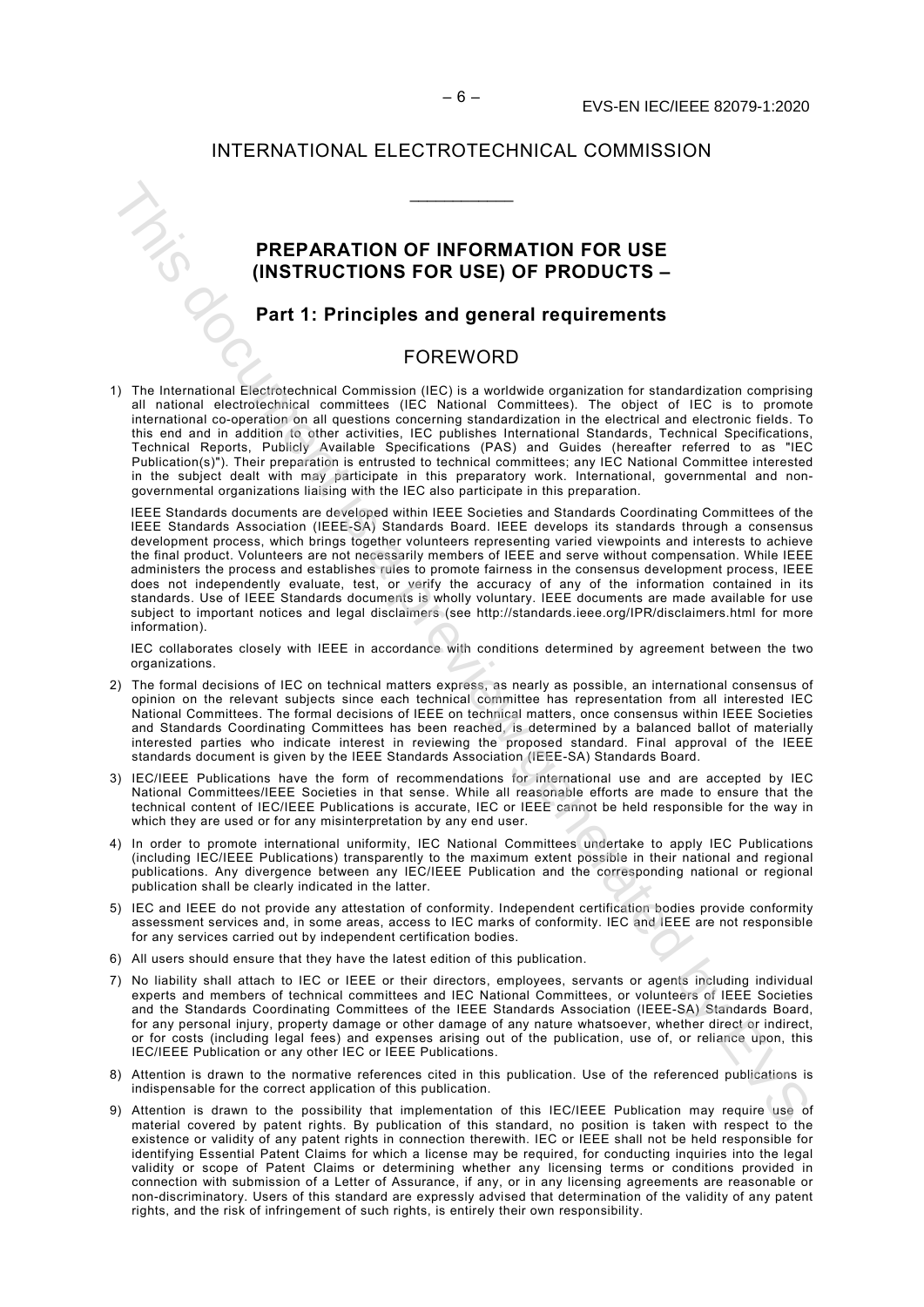#### $EVEENIEC/IECE 82070-1:2020$   $-7-$ © IEC/ISO/IEEE 2019 EVS-EN IEC/IEEE 82079-1:2020

International Standard IEC/IEEE 82079-1 has been prepared by IEC technical committee 3: Information structures and elements, identification and marking principles, documentation and graphical symbols, in cooperation with the Computer Society, Systems and Software Engineering Standards Committee of the IEEE, under the IEC/IEEE Dual Logo Agreement and in cooperation with subcommittee 1: Basic conventions of ISO technical committee 10: Technical product documentation. Engineering Standards Committee of the IEEE, under the IECEEE Dual Logo Agreement and<br>Engineering Standards Committee 1: Basic conventions of ISO lechnical committee 19:<br>It is population with subcommittee 1: Basic conventi

It is published as an IEC/ISO/IEEE triple logo standard.

It has the status of a horizontal standard in accordance with IEC Guide 108 [59].

This second edition cancels and replaces the first edition published in 2012. This edition constitutes a technical revision.

This edition includes the following significant technical changes with respect to the previous edition:

- a) The structure of this document has been rearranged in order to facilitate application of the standard and to make it easier to find information. Where possible, the language has been simplified.
- b) Information for use is introduced as a generic term. Instructions for use is a synonym for information for use. Step-by-step instructions is used as a subset of information for use.
- c) Clause 5 (principles) is revised and focuses on the purpose of information for use, the quality of information and the process for management of information.
- d) The process for preparation of information for use is integrated in the normative part and addressed comprehensively.
- e) Empirical methods for the evaluation of information for use are described in the normative part.
- f) The professional competencies needed for the preparation of information for use are addressed more comprehensively.
- g) Some aspects have been added to general requirements for information for use for complex systems of systems.
- h) Consideration is given to instructions for self-assembly products.
- i) An informative annex providing guidance on the fulfilment of specified requirements is introduced.

The text of this International Standard is based on the following IEC documents:

| FDIS        | Report on voting |  |
|-------------|------------------|--|
| 3/1390/FDIS | 3/1401/RVD       |  |

Full information on the voting for the approval of this International Standard can be found in the report on voting indicated in the above table.

International Standards are drafted in accordance with the rules given in the ISO/IEC Directives, Part 2.

A list of all parts of the 82079 International Standard, published under the general title *Preparation of information for use (instructions for use) of products*, can be found on the IEC website.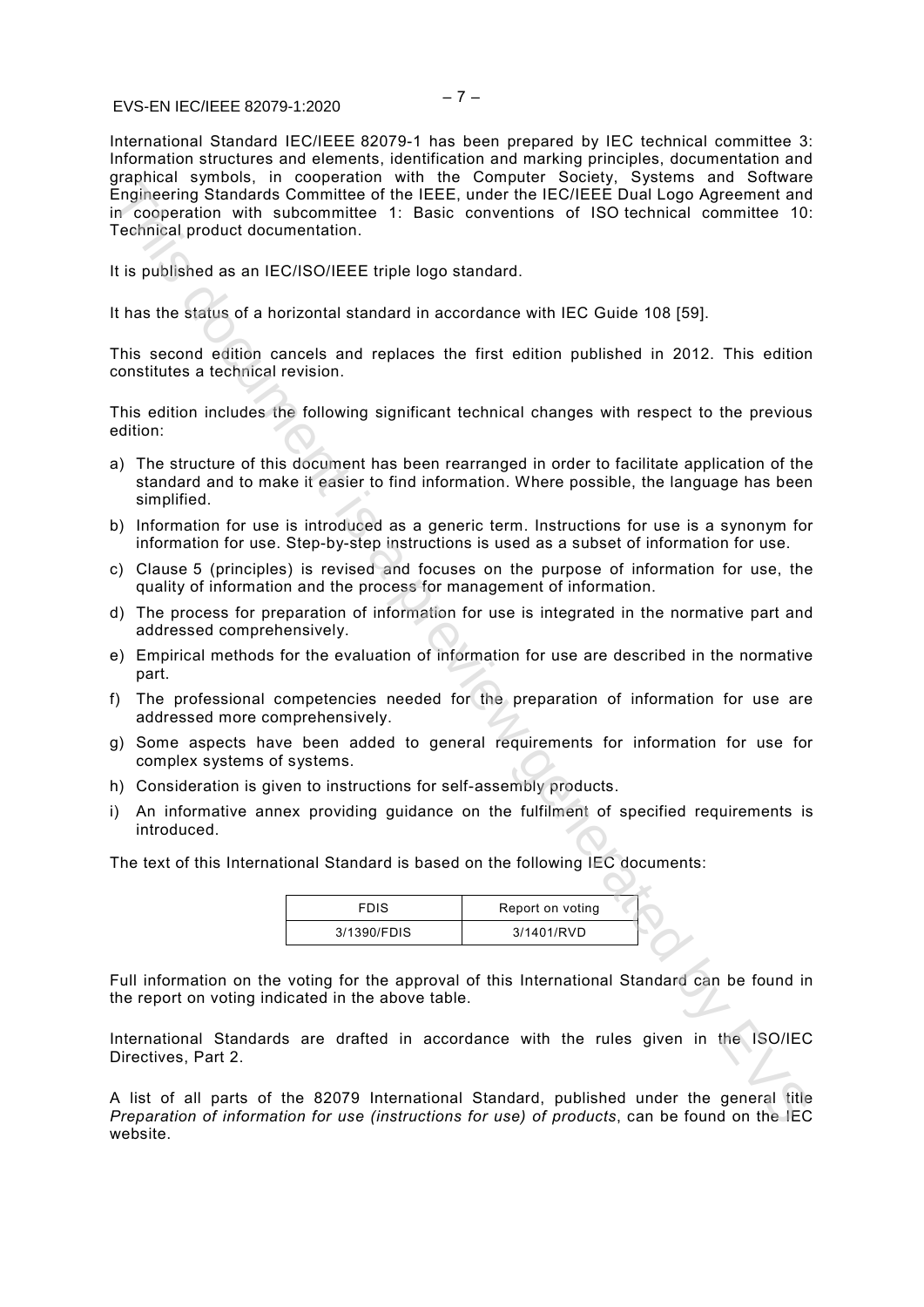The committee has decided that the contents of this document will remain unchanged until the stability date indicated on the IEC website under "http://webstore.iec.ch" in the data related to the specific document. At this date, the document will be

- reconfirmed,
- withdrawn,
- replaced by a revised edition, or
- amended.

**IMPORTANT – The 'colour inside' logo on the cover page of this publication indicates that it contains colours which are considered to be useful for the correct understanding of its contents. Users should therefore print this document using a colour printer.** Tigated by Conduction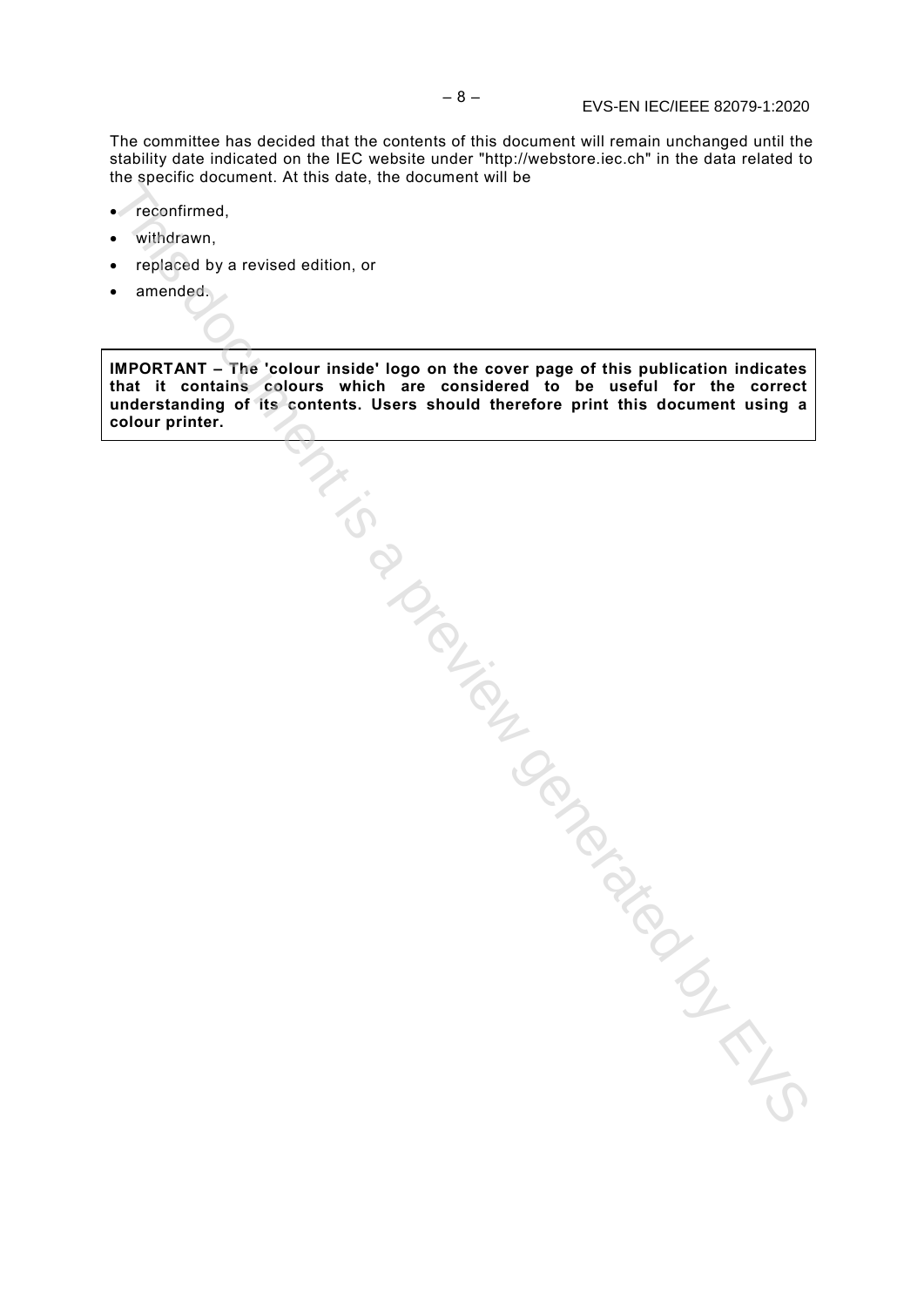#### $E_i$   $\leq 9 - 9 - 9$  –  $\leq 9 - 9$  –  $\leq 9 - 9$  –  $\leq 9 - 9$ © IEC/ISO/IEEE 2019 EVS-EN IEC/IEEE 82079-1:2020

#### INTRODUCTION

Information for use is a part of any type of product it supports. A product can be a system, a service, goods, software, information, or a combination thereof. People depend on the information provided to use products safely, effectively, and efficiently, unless they receive training from a human instructor or unless the functions are entirely intuitive. Confusing product information and inadequate instructions are major sources of frustration for consumers and skilled workers. Defective information can pose a risk of harm or loss, leading to prosecution or liability claims against the supplier or brand owner.

Information for use consists of three information types: conceptual information that the target audience needs to understand, instructional information to be followed or considered, and reference information to be consulted when needed. The information for use can include various information products that are selected, presented, and delivered on different media to meet the needs of different target audiences (Figure 1).



**Figure 1 – Concept of information for use**

Some product-specific information requirements (e.g. the wording of warnings or positioning of labels) are specified in standards for individual types or classes of products, but these do not provide a complete set of requirements for information for use. This document gives principles and general requirements for conveying information to users that are as applicable to complex and safety-critical systems (e.g. industrial plants), as they are to simple consumer products (e.g. a can of paint), to software, and to specialized testing equipment. Information for use is needed for anyone (skilled and unskilled) who encounters a product for the first time: whether to assemble from a kit, install, operate, maintain, or dispose of it.

The principles for preparing information for use of products are horizontally applicable across product sectors because all target audiences are human and subject to human error. The techniques found to be most effective to help such audiences to absorb new information are generally similar, as are their capabilities for misunderstanding language or images. What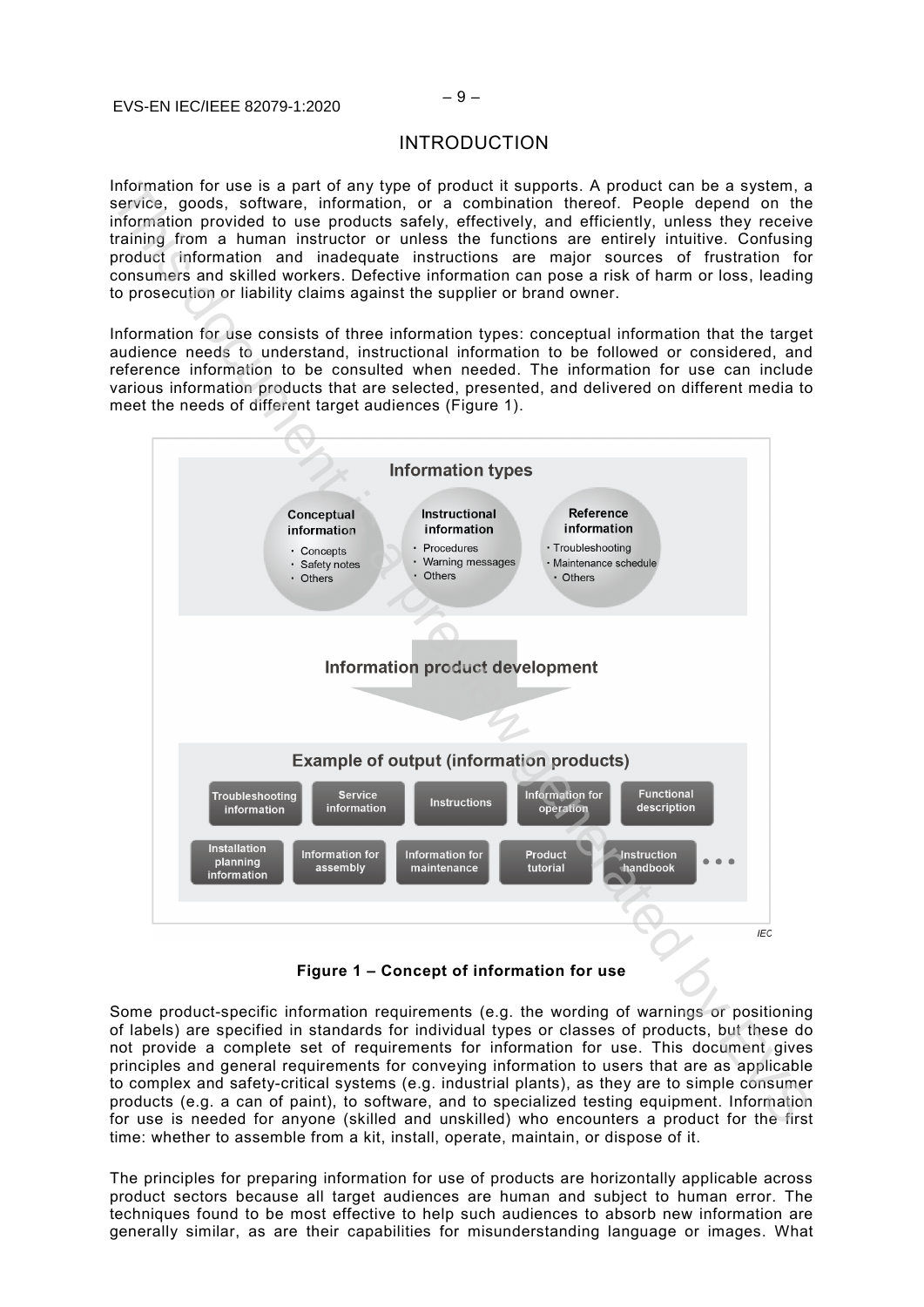works best in information gathering and delivery (e.g. in content, wording, graphics, testing, and management of the whole process) has emerged from experience and practice in the fields of human factors and technical communication. This document is applicable on its own or can be referenced in product standards that include requirements to provide the target audience with information for use, for example, step-by-step instructions or other information products.

This document is addressed to those who prepare information for use; managers of organizations that produce or purchase products, systems, or services; human factors consultants; and product enforcement agencies.

It covers the following aspects:

- information content: conceptual information the target audiences need to understand, procedures they have to undertake, and the reference information they need to consult at some point;
- options for information to be provided as a single deliverable (e.g. a product manual) or across several types of information product, such as labelling on the product itself or packaging, accompanying electronic files, sheets, a website, booklets, printable files, videos, or searchable databases;
- effective use of language, text, illustrations, symbols, audio or video to communicate elements of information;
- processes and competencies involved in establishing content and preparing output; and
- means of assessing the fulfilment of requirements in accordance with this document.

esta.<br>Williamen.<br>Control Control Control Control Control Control Control Control Control Control Control Control Control Control Control Control Control Control Control Control Control Control Control Control Control Contr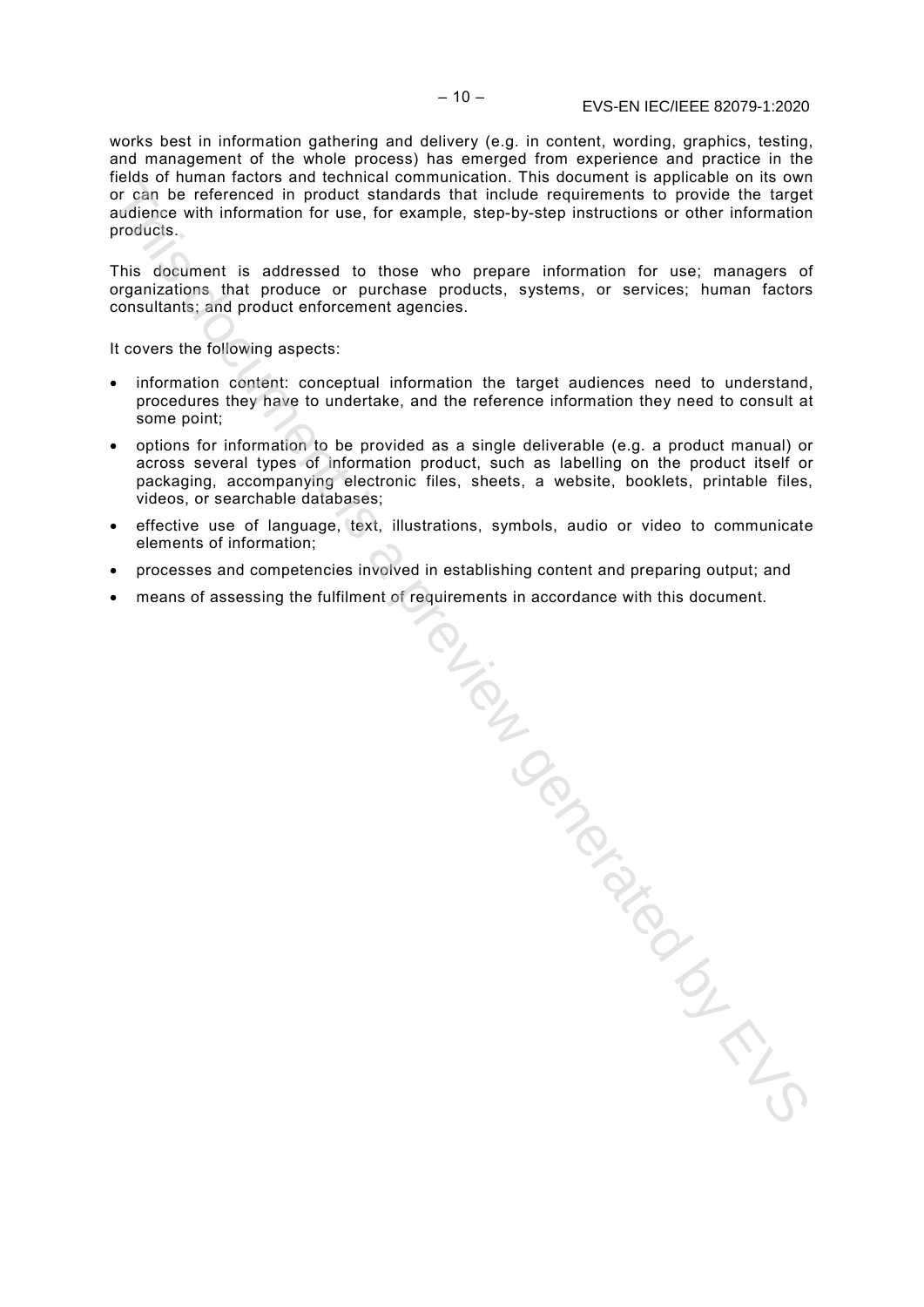#### $E_i$ (CIN) IEC/IEEE 82070-1:2020 – 11 – © IEC/ISO/IEEE 2019 EVS-EN IEC/IEEE 82079-1:2020

#### **PREPARATION OF INFORMATION FOR USE (INSTRUCTIONS FOR USE) OF PRODUCTS –**

#### **Part 1: Principles and general requirements**

#### **1 Scope**

This part of 82079 International Standard provides principles and general requirements for information for the use of products.

Information for use is:

- necessary for the safe use of a product;
- helpful for the efficient and effective use of a product; and
- often necessary to fulfil market, legal, and regulatory obligations.

Products include, for example:

- industrial products (e.g. machinery, components, devices, and equipment);
- consumer products (e.g. household appliances, audio-visual devices, communication devices, and do-it-yourself products);
- medical devices, equipment and systems;
- complex systems of systems (e.g. industrial plants, refineries, production sites, and data centres);
- means of transport (e.g. cars, trucks, ships, and airplanes);
- application software (e.g. office software and web applications);
- software for operation and automatic control of systems; and
- technical services.

Information for use of products applies to phases of the product life cycle such as transport, assembly, installation, commissioning, operation, monitoring, troubleshooting, maintenance, repair, decommissioning, and disposal, and the appropriate tasks performed by skilled and unskilled persons. Part 1: Principles and general requirements<br>
1 Scope<br>
This part of 82079 International Standard provides principles and general requirements for<br>
Information for the use of production<br>
information for the use of production

This document provides the common and fundamental aspects serving as the binding and generic framework for prospective additional parts of this document.

This document applies to information for use whether provided as electronic or printed information products, for example:

- service information for machinery, provided as PDF file for web download for trained service technicians;
- information for operation of software, provided electronically with the software as an online help;
- troubleshooting information for an operator, on a machine's on-screen display;
- functional description of a medical device on a website:
- information for assembly, printed and provided in the packaging of a piece of furniture for consumers;
- printed information for maintenance for an automatic coffee machine;